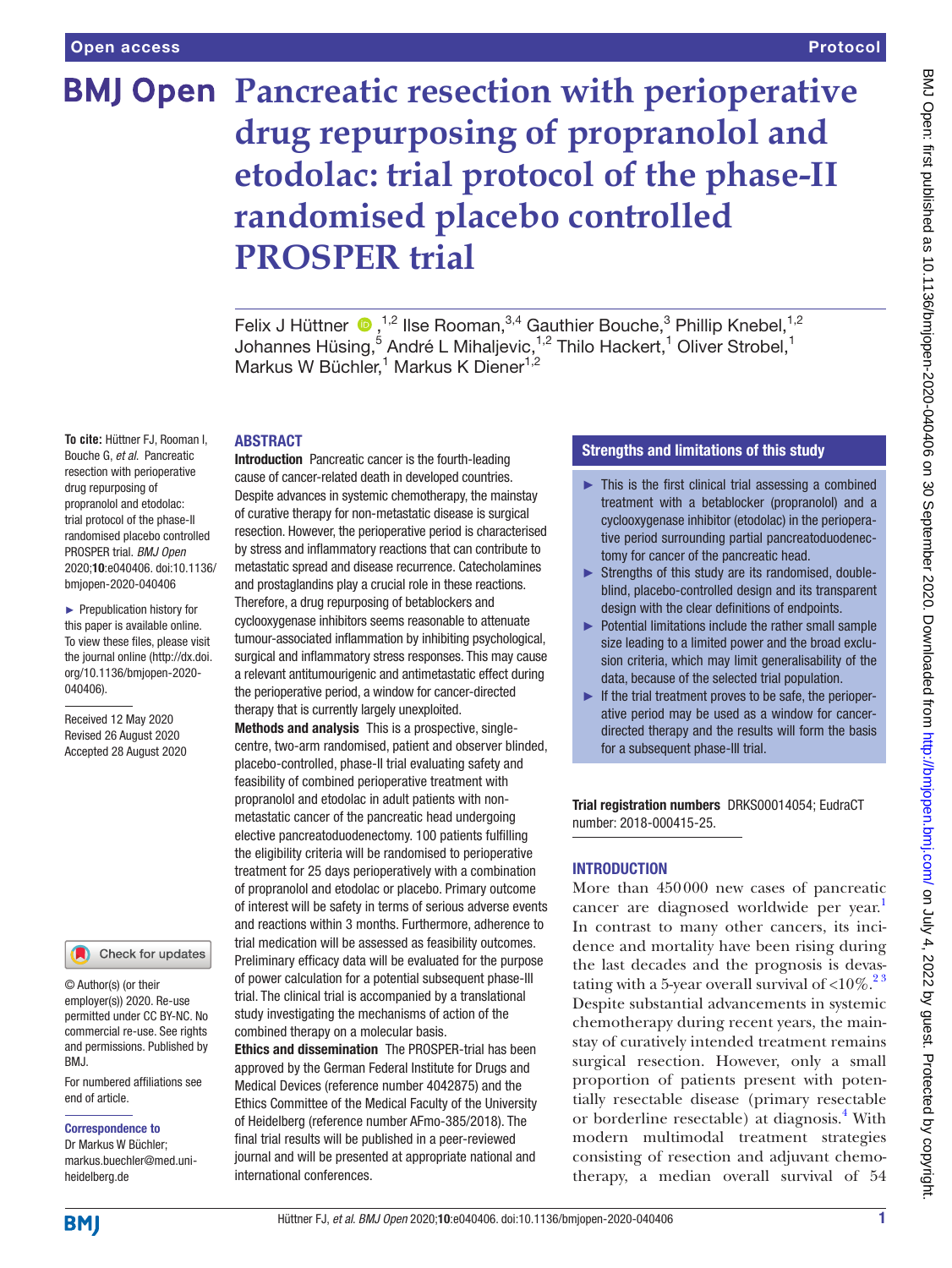months can be reached, but disease-free survival at 3years is still  $<50\%$  in these patients.<sup>5</sup>

For patients with potentially resectable tumours, the perioperative time period, which spans an interval from the time point of diagnosis until the actual start of adjuvant chemotherapy, represents a window of opportunity for perioperative therapy aimed to reduce recurrence.<sup>[6](#page-8-4)</sup> The psychological stress and the emotions around diagnosis, surgery and upcoming chemotherapy are accompanied by increased release of catecholamines exerting their effects on tumour cells and stromal cells that express adrenergic receptors. On one hand, catecholamine release is an adaptive reaction to cope with stressful situations by modulating the immune response and mobilising metabolic reserves. On the other hand, these stress responses are also pro-tumourigenic with pleiotropic effects on the primary tumour, the tumour microenvironment, malignant cells in the circulation and on pre-existing micrometastases.<sup>[7](#page-8-5)</sup> Interestingly, the effects of catecholamines may be counteracted by adrenergic receptor antagonists (beta-blockers), often prescribed for hypertension or cardiac disease.

Surgically induced inflammation and the subsequent release of prostaglandins are additional mediators of tumourigenic and prometastatic effects in the perioperative period despite their role in tissue repair and regeneration.[8](#page-8-6) Prostaglandins facilitate tumour cell survival, proliferation and invasion and also counteract immu- $\frac{1}{2}$ nosurveillance.<sup>[9–11](#page-8-7)</sup> Prostaglandins promote angiogenesis and epithelial-mesenchymal transition and they lead to a release of prosurvival and growth factors for malignant cells.[7 8](#page-8-5) In addition, prostaglandins promote microvascular barrier dysfunction, endothelial hyperpermeability and lymphatic dilation, which can facilitate lymphatic and distant metastases.<sup>12–14</sup> Prostaglandin synthesis from arachidonic acid involves the cyclooxygenases (COX), of which COX-2 is the inducible form that is particularly active during inflammation by generating prostaglandin E2 (PGE-2). COX are druggable targets and the abovementioned effects could be counteracted by selective COX-2 inhibitors.

The term 'drug repurposing' describes an approach trying to repurpose well-characterised drugs for a previously untested indication. This emerging strategy is of particular interest for oncological purposes.[15 16](#page-8-9) In terms of drug repurposing a combination therapy of propranolol, a non-selective beta-blocker and etodolac, a semiselective COX-2 inhibitor, in the perioperative setting of pancreatic cancer resection may result in attenuation of tumour-associated inflammation and stress responses.<sup>[17](#page-8-10)</sup> By these mechanisms, it may cause a relevant antitumourigenic and antimetastatic effect during the perioperative period, which is a currently largely unexploited window for therapies aiming to influence these stress and inflammatory responses. Promising results of this 'drug repurposing' have been shown in both, preclinical and early clinical trials for other solid cancer entities. In an experimental liver metastasis mouse model of colorectal cancer,

treatment with propranolol and etodolac reduced hepatic metastases in the context of surgery.<sup>18</sup> Furthermore, in a phase-II randomised controlled trial on colorectal cancer, the treatment was well tolerated and showed favourable results regarding early biomarkers of metastatic potential, but also 3-year recurrence rates.<sup>19</sup>

The primary objective of this pilot trial will be to assess the safety of the combination therapy with propranolol and etodolac in the perioperative setting of pancreatic cancer surgery. Beyond safety, feasibility will be analysed, since the two predominant factors for curative treatment (surgery and adjuvant chemotherapy) must not be affected by the above-mentioned drug administration. If the trial treatment proves to be safe and feasible, the survival data derived from the current trial will form the basis for a subsequent confirmatory phase-III trial assessing its efficacy.

## METHODS AND ANALYSIS Study design

The PROSPER trial is a two-arm randomised, patient and observer blinded, placebo-controlled, phase-II trial. The primary objective is to evaluate safety and feasibility of perioperative propranolol and etodolac treatment in patients with resectable cancer of the pancreatic head planned for elective pancreatoduodenectomy. Additionally, early parameters of efficacy will be assessed by analysing survival of the patients and by an ancillary translational study investigating the mechanisms of action of the combined therapy on a molecular basis. The trial will be performed in a single-centre setting at the Department of General, Visceral and Transplantation Surgery of the University Hospital Heidelberg, Germany, a centre of excellence for pancreatic surgery with high volume in oncological pancreatic surgery. Before inclusion of the first subject, the trial was registered with the German Clinical Trials Register (DRKS00014054). The full protocol and the current protocol publication were prepared in line with the Standard Protocol Items: Recommendations for Interventional Trials (SPIRIT) recommendations.[20](#page-8-13)

The two drugs under investigation, propranolol and etodolac, will be repurposed in the perioperative setting of patients undergoing elective pancreatic head resection in order to potentially improve oncological outcome by suppressing several pathways of systemic stress and inflammatory responses.

Eligible patients, who have provided written informed consent (for a model consent form see [online supple](https://dx.doi.org/10.1136/bmjopen-2020-040406)[mental file 1\)](https://dx.doi.org/10.1136/bmjopen-2020-040406), will be randomised to either the combined drug therapy with propranolol and etodolac, starting 10 days preoperatively until postoperative day (POD) 14, or corresponding placebo treatment. Pancreatic resection and postoperative care will be performed according to local standards of the Department of General, Visceral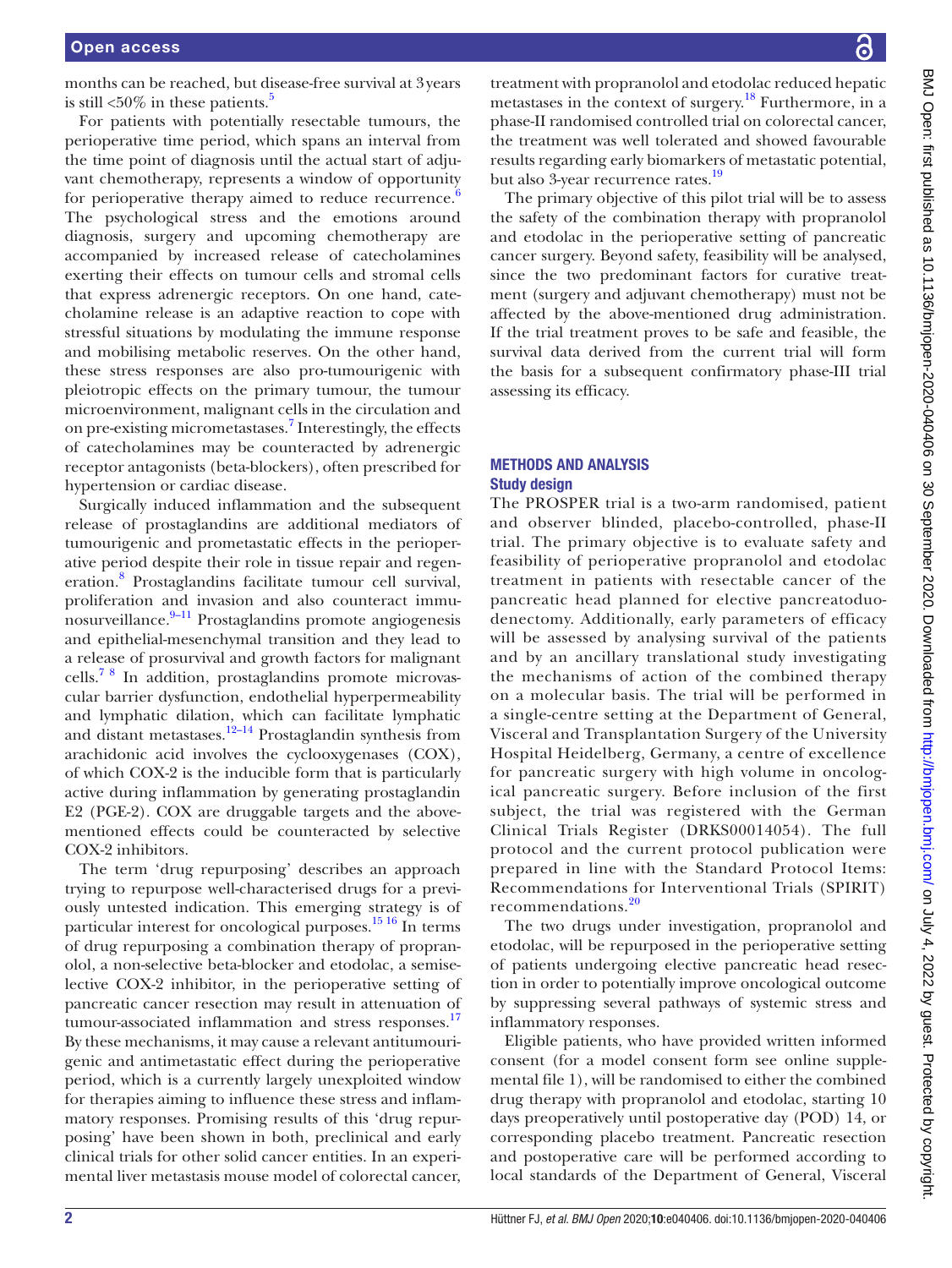## Box 1 Major eligibility criteria of the trial

## <span id="page-2-0"></span>Inclusion criteria:

- $\blacktriangleright$  Resectable malignancy of the pancreatic head, eligible for elective pancreatoduodenectomy in curative intent.
- ► WHO/Eastern Cooperative Oncology Group (ECOG) performance status 0–2.
- $\rightharpoonup$  Age  $\geq$ 18 years.
- ► American Society of Anesthesiologists (ASA) score I–III.
- ► Patient must be able to understand the consequences of trial participation and to provide written informed consent.
- ► Written informed consent from the trial subject has been obtained.
- ► Female subject must be postmenopausal (for at least 6 months), surgically sterile, abstinent, or, if sexually active, be practising an effective method of birth control (eg, prescription of oral contraceptives, contraceptive injections, intrauterine device, double-barrier method, contraceptive patch, male partner sterilisation) before entry and throughout the study; and have a negative serum human choriongonadotropin (ß-hCG) pregnancy test at screening.

## Exclusion criteria

- ► Any contraindication for pancreatoduodenectomy.
- ► Metastatic disease (stage IV).
- ► Patients scheduled for palliative resection (no curative treatment intention).
- ► Patients scheduled for extended resections (ie, arterial resections, planned multivisceral resections).
- ► Acute or ongoing episode of cholangitis: fever and pain in the right upper quadrant of the abdomen together with increased infectious parameters and elevated values (alkaline phosphatase, gamma glutamyl transpeptidase) >3 x upper limit of norm (ULN).
- ► Acute or ongoing episode of pancreatitis (clinical symptoms of pancreatitis, increased lipase >3 x ULN and/or C reactive protein values, radiological or intraoperative signs of acute pancreatitis).
- ► Chronic neuropathy >grade 2.
- ► Renal failure, measured by glomerular filtration rate (GFR) <50 mL/  $min/173m<sup>2</sup>$  (calculated according to the Chronic Kidney Disease Epidemiology Collaboration (CKD-EPI) formula).
- $\blacktriangleright$  Known liver cirrhosis of any grade.
- ► Atrioventricular block.
- ► Pregnant or breastfeeding women.
- ► Mental or organic disorders, which could interfere with giving informed consent or receiving treatments.
- Any contraindication to propranolol and/or etodolac.\*

\*For a list of all contraindications see [online supplemental file 2.](https://dx.doi.org/10.1136/bmjopen-2020-040406)

and Transplantation Surgery of the University Hospital Heidelberg.<sup>21</sup>

## Study population and eligibility criteria

Patients with malignancy of the pancreatic head scheduled for elective pancreatoduodenectomy in curative intent will be consecutively screened for eligibility according to the inclusion and exclusion criteria that are listed in [box](#page-2-0) 1. Eligible patients will be informed verbally and in writing in comprehensible language about the nature, scope and possible consequences of the trial by a trial investigator. If a patient has provided written informed consent for trial participation (s)he will be randomised to the verum or placebo group.

Ineligible patients and those who refused to participate will be documented in a screening log with the respective reason for non-participation.

## Subject withdrawal

Patients are free to leave the trial at any time and without giving reasons for their decision. Subjects may be withdrawn from the trial for the following reasons:

A. At their own request.

B. If, in the investigator's opinion, continuation of the trial would be detrimental to the subject's well-being, for example, symptomatic bradycardia after start of treatment, allergic reactions to trial treatment. In case of (B), the reason for withdrawal must be recorded in the case report form (CRF) and in the patient's medical records.

Patients, who withdrew or were withdrawn from the trial, will not be replaced.

## Sample size

Since the current trial is conducted in an exploratory stage and not confirmatory, no formal sample size calculation was performed. The sample size of 40 patients per group was judged to be sufficient for an assessment of safety and feasibility by a panel of clinical and methodological experts at the investigators' institution. All analyses will be interpreted as exploratory. Considering a drop-out rate of approximately 20%, a total of 100 patients will be randomised within the trial. The estimated patient flow within the trial is depicted in [figure](#page-3-0) 1.

## Trial procedures

## Perioperative combination therapy

There will be one experimental arm (A) and one control arm (B):

- A. Propranolol+etodolac.
- B. Placebo.

## *ARM A*

Oral intake of propranolol 2×20mg/day for 10 days preoperatively, 2×40mg for the day of surgery and 1week after surgery, 2×20mg for the second postoperative week combined with oral intake of etodolac 2×400mg/day for a total of 25 days perioperatively (starting at 10 days preoperatively). The dosage is summarised in [table](#page-4-0) 1.

## *ARM B*

Oral intake of placebo tablets/capsules of the same appearance, size and weight as propranolol and etodolac. Placebo will be taken 2x/day for a total of 25 days perioperatively (starting at 10 days preoperatively).

With regard to current evidence and personal communications with experts on the combined administration of propranolol and etodolac, we propose to use the dose of etodolac that was used by Bhattacharyya *et al* in their clinical trial in metastatic PDAC and in the perioperative trial in colorectal cancer of Haldar *et al*. [19](#page-8-12) [22](#page-8-15) Propranolol will be used in a standard dose of 2×20mg, which was also used by Haldar *et al* in their colorectal cancer trial and an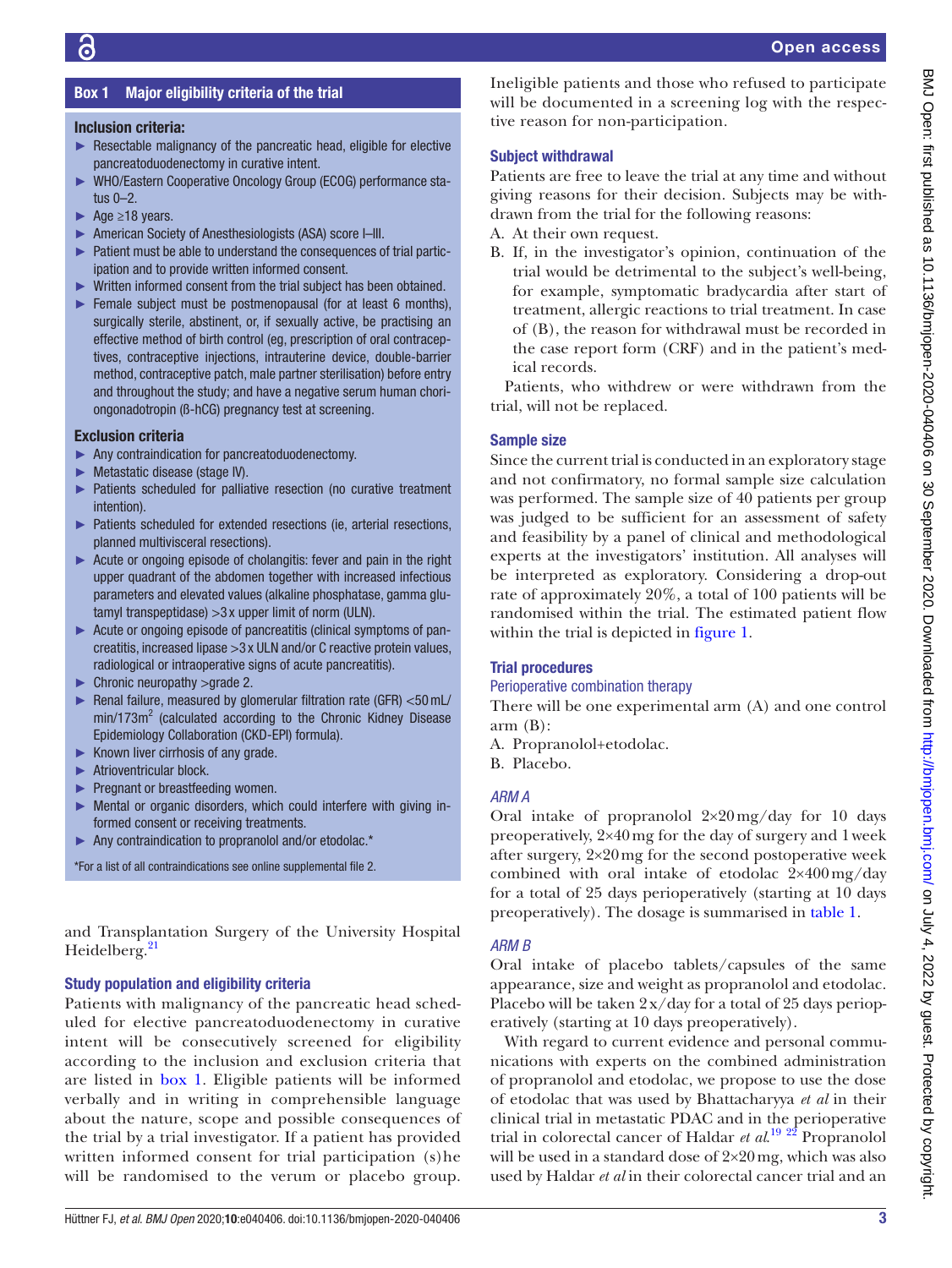

Figure 1 Trial flow chart. n,number; OP, operation, surgical intervention; POD, postoperativeday.

increased dose of 2×40mg on the day of surgery and the first postoperative week due to the increased stress factors in this period. $19$ 

Bhattacharyya *et al* observed no treatment-associated serious adverse events  $(SAEs).^{22}$  Equally, in the perioperative colorectal cancer trial the combination therapy appeared safe with only one case of symptomatic bradycardia that led to exclusion of the patient and two cases of tolerable bradycardia. There were no differences in the rate of postoperative AEs between the treatment and the placebo groups.

No dose adjustments are planned in individual subjects. In cases that require a temporary discontinuation of trial treatment (eg, swallowing of tablets not possible due to

<span id="page-3-0"></span>severe gastroparesis; treatment on intensive care unit with, eg, catecholamine therapy; etc), the treatment will be paused and resumed as soon as possible if reasonable. The percentage of the finally taken medication from the planned medication will be documented in the CRF (adherence).

In case of any acute deterioration of health by any cause, the patients can and will be treated by any appropriate measures without restrictions.

## Surgery and biospecimen collection

Partial pancreatoduodenectomy will be performed according to local standards at the Department of General, Visceral and Transplantation Surgery of the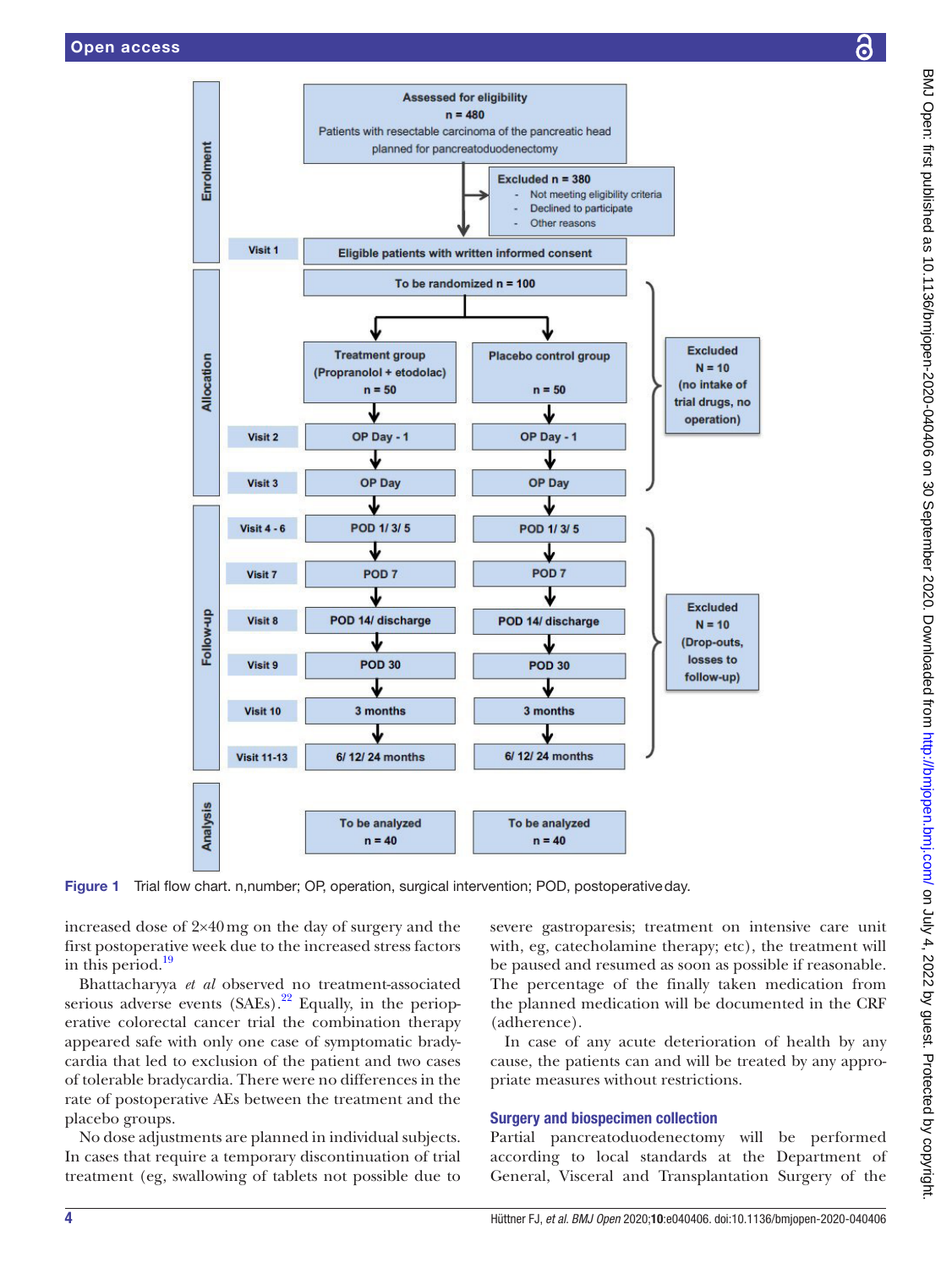<span id="page-4-0"></span>

| Dosage of trial medication<br><b>Table 1</b> |                |                |  |  |  |  |
|----------------------------------------------|----------------|----------------|--|--|--|--|
| Time point                                   | <b>Morning</b> | <b>Evening</b> |  |  |  |  |
| 10 Preop. Days                               | P 20 mg        | P 20 mg        |  |  |  |  |
|                                              | $E$ 400 $mg$   | $E$ 400 $mg$   |  |  |  |  |
| Day of surgery                               | P 40 mg        | P 40 mg        |  |  |  |  |
|                                              | E 400 mg       | E 400 mg       |  |  |  |  |
| <b>POD 1-7</b>                               | P 40 mg        | P 40 mg        |  |  |  |  |
|                                              | E 400 mg       | $E$ 400 $mg$   |  |  |  |  |
| POD 8-14                                     | P 20 mg        | P 20 mg        |  |  |  |  |
|                                              | E 400 mg       | E 400 mg       |  |  |  |  |

E, etodolac or corresponding placebo; P, propranolol or corresponding placebo; POD, postoperative day.

Heidelberg University Hospital.<sup>21</sup> Postoperative care consists of a fast-track concept including a no-drain policy in routine cases, early mobilisation and early oral feeding.

For the translational part of the trial, peripheral blood samples will be collected during the screening visit, the day before surgery, the day of surgery, on POD 1, 3, 14 (or day of discharge) and 3 months postoperatively. Additionally, portal venous blood will be taken intraoperatively immediately after dissection of the hepatoduodenal ligament and before resection of the tumour. Immediately after resection, a biopsy of  $0.5-1 \text{ cm}^3$  will be excised from the resected specimen for biobanking and molecular analysis in the translational part of the study. Detailed methodology of the translational study will be described in a separate publication.

# Trial endpoints

## Safety endpoints

Safety will be evaluated by the rates of SAE and serious adverse reactions (SAR) in the two treatment groups within a period of 3months postoperatively.

Further measurements of safety include postoperative mortality within 30 and 90 days, pancreas-associated morbidity, such as postoperative pancreatic fistula according to the up-dated International Study Group of Pancreatic Surgery (ISGPS) definition,<sup>[23](#page-8-16)</sup> delayed gastric emptying and postpancreatectomy haemorrhage according to the respective ISGPS definitions,  $24\frac{25}{12}$  postoperative biliary leakage according to the ISGLS defini- $\frac{1}{26}$  and postoperative intra-abdominal fluid collection or abscess.

# Feasibility endpoints

Feasibility will be assessed by the evaluation of adherence to study medication intake. The rationale for this endpoint is that there are some factors in the perioperative period, which might preclude patients from taking the intended medication (eg, delayed gastric emptying/ gastroparesis, nausea/vomiting, intolerable bradycardia under propranolol, etc). This would hamper a widespread implementation into treatment protocols. Adherence to study medication will thus provide more insight

into the feasibility of implementing treatment with propranolol and etodolac into perioperative treatment plans. Adherence to trial medication will be documented in a medication diary. Every patient will be asked to document his drug intake or any impediments. Furthermore, all used or unused blister packs will need to be turned in to the trial centre by the patients. Opened packages with left-over investigational medicinal products (IMPs) will be accounted for at the trial centre. The percentage of the finally taken medication from the planned medication will be documented in the electronic CRF (eCRF).

Furthermore, completion of adjuvant chemotherapy will be evaluated as another measure of feasibility. This endpoint provides further insight into the practicality of implementing the trial intervention into modern routine treatment schedules.

## Efficacy endpoints

Overall and disease-free survival will be assessed as oncological long-term variables. Survival is the ultimate goal of any cancer directed therapy. Apart from overall survival, disease-free survival has been proven to be a reliable parameter in phase II/III clinical trials.

Furthermore, rates of local and distant recurrence will be assessed as another efficacy outcome. All of these preliminary efficacy endpoints will be evaluated for the purpose of a power calculation for a potential subsequent phase-III trial.

## Biological endpoints

Biological endpoints/biomarkers will be measured at different time points of study conduct as described above. The following parameters will be assessed:

Blood samples:

- 1. Routine laboratory biomarkers: differential blood count, CRP, albumin, carbohydrate antigen 19–9 (CA 19–9), carcinoembryonic antigen.
- 2. Translational study biomarkers: phenotyping of circulating immune cells (fluorescence-activated cell sorting (FACS)), cytokine multiplex, PGE-2 levels, circulating tumour cells, RNA sequencing in periphery blood cells (leucocytes).

Tissue samples (translational part of the study):

- 1. Biomarkers associated with COX-2 inhibition: COX-2, PGE-2, interleukin 6 (IL-6) expression.
- 2. Biomarkers associated with β-blockade: adrenoceptor beta 2, vascular endothelial growth factor, matrix metalloproteinase 2 (MMP2), MMP4, S100, brainderived neurotrophic factor expression.
- 3. Characterisation of the immune cell infiltrate.
- 4. RNA sequencing of bulk tissue or of sorted tumour and stromal cells.

In addition, tumour cells will be cultures as organoids for further biological substudies.

[Table](#page-5-0) 2 gives an overview of the clinical trial visits and displays which endpoints will be captured during the respective visits.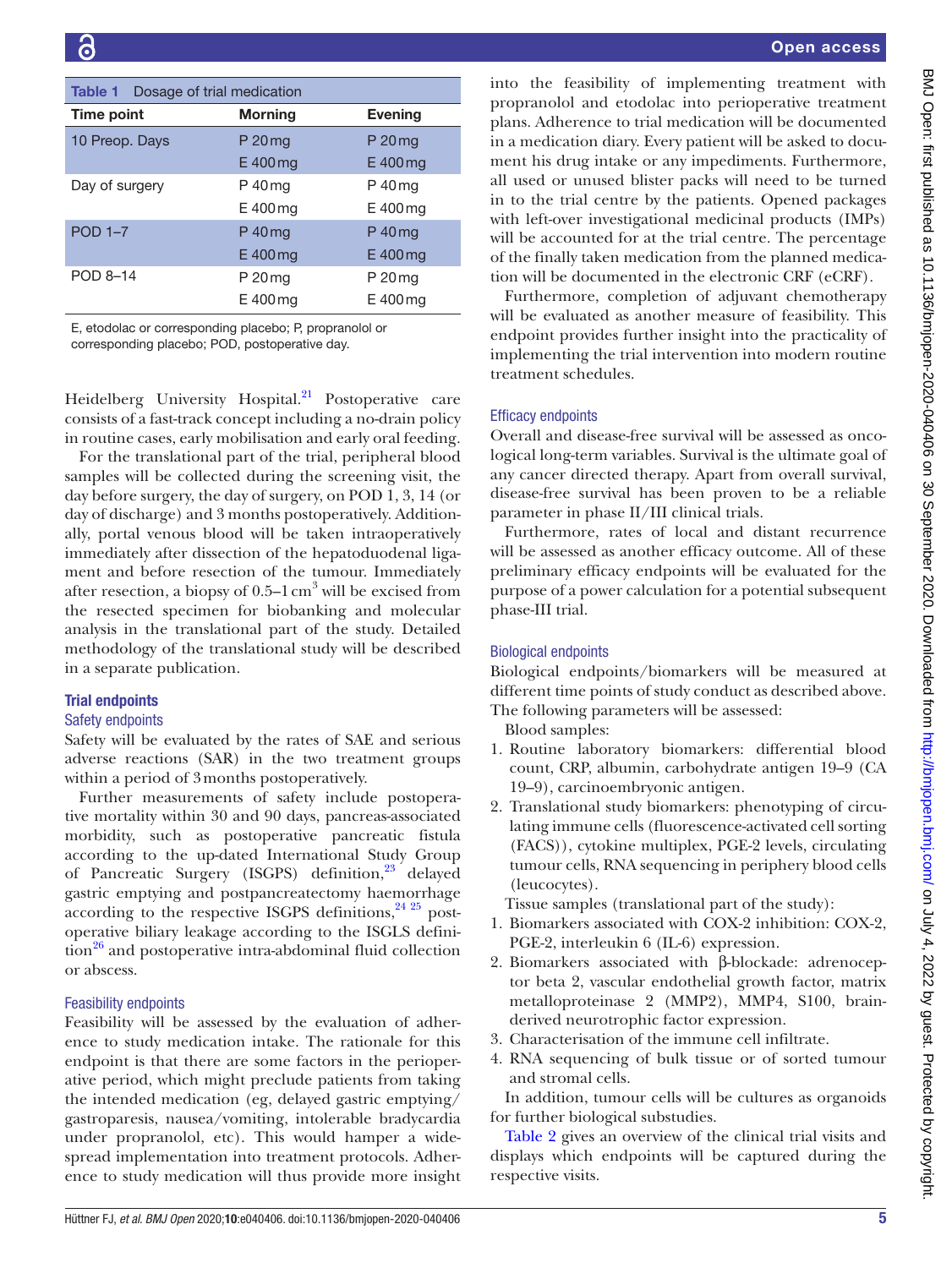Documentation

Baseline data, demographics

<span id="page-5-0"></span>Table 2 Trial visits and as

Eligibility criteria X X

|                         |                          |                                            |                           |                  |                      |         |          | 6                  |
|-------------------------|--------------------------|--------------------------------------------|---------------------------|------------------|----------------------|---------|----------|--------------------|
| assessment of endpoints |                          |                                            |                           |                  |                      |         |          |                    |
| Visit 1                 | Visit 2                  | Visit 3                                    | Visit 4-6 Visit 7 Visit 8 |                  |                      | Visit 9 | Visit 10 | <b>Visit 11-13</b> |
| Screening               | Day<br>before<br>surgery | Day of surgery<br>$10-28$ days<br>after V1 | <b>POD</b><br>1/3/5       | POD <sub>7</sub> | POD 14/<br>discharge | POD 30  | 3 months | 6/12/24<br>months  |
| X                       |                          | X                                          |                           |                  |                      |         |          |                    |
| X                       |                          |                                            |                           |                  |                      |         |          |                    |
| $\mathsf{X}$            |                          |                                            |                           |                  |                      |         |          |                    |

| <b>Randomisation</b>                  | ∧ |                |                   |                |          |                |                |   |   |
|---------------------------------------|---|----------------|-------------------|----------------|----------|----------------|----------------|---|---|
| Previous medication                   | X |                |                   |                |          |                |                |   |   |
| Assessment of safety                  |   | X              | $\times$          | $\mathsf{X}$   | $\times$ | $\mathsf{X}$   | X              | X |   |
| Feasibility/adherence                 |   | X              | X                 | X              | X        | X              | X              | X |   |
| Secondary endpoints*                  |   |                | $\times$          | X              | $\times$ | X              | X              |   |   |
| Survival/recurrence                   |   | X <sup>†</sup> | X <sub>†</sub>    | X <sup>+</sup> | X†       | X <sup>†</sup> | X <sup>†</sup> | X | X |
| Routine blood<br>sampling#            | X | X              |                   | X              |          | X              |                | ⋏ |   |
| Blood sampling<br>translational tests | X | X              | X                 | X§             |          | Χ              |                | ⋏ |   |
| Tissue sampling                       |   |                | $\checkmark$<br>∧ |                |          |                |                |   |   |

\*Details of surgery, pathological results (TNM stage), pancreas specific complications.

†Only survival.

‡Blood count, CRP, creatinin, bilirubin, albumin, international normalised ratio, CEA, CA 19–9 (visit 1 and/or 2, 10), pregnancy test in case of childbearing potential (visit 1).

§POD 1 and 3 only.

CA, carbohydrate antigen; CEA, carcinoembryonic antigen; CRP, C reactive protein; POD, postoperative days.

## Safety objectives and assessment of safety

All patients will be closely monitored for the occurrence of AEs. In this trial, all AEs will be documented from the first administration of the IMPs (10 days prior to surgery) until 3 months postoperatively. An AE is any untoward medical occurrence in a trial subject administered an IMP. There does not necessarily have to be a causal relationship with the IMP or any other trial-related procedure. An SAE or SAR is any untoward medical occurrence, without or with a reasonably possible causal relationship with the IMP, that at any dose:

- 1. Results in death.
- 2. Is life-threatening at the time of the event.
- 3. Requires inpatient hospitalisation or prolongation of existing hospitalisation.
- 4. Results in persistent or significant disability/incapacity.
- 5. Is a congenital anomaly or birth defect.
- 6. Is, in the opinion of the investigator, otherwise medically relevant (eg, requiring relaparotomy, endoscopic treatment or interventional percutaneous drainage, etc).

Pre-existing diseases are not documented as AE but as concomitant diseases. New diseases or deteriorations of preexisting illnesses are also an AE in the context of this clinical trial. However, a preexisting disease that leads to a treatment measure, which has already been planned before the start of the clinical trial, is not regarded as an AE or SAE. Furthermore, changes of a pre-existing

disease, which represent the natural/expectable course of the disease are not regarded an AE. Routine medical treatment after pancreatoduodenectomy will not be regarded as AE. In the postoperative period, expectable clinical and/or laboratory findings (eg, postoperative pain, delayed reuptake of bowel function, increase of CRP and white blood cells, decrease of haemoglobin value, increase of liver function parameters, etc) will not be regarded as (S)AE as long as they are without deviation from the expectable clinical course. A list of the expectable changes is included in the full trial protocol and can be obtained on request from the corresponding author.

The data safety monitoring board will receive listings of all SAE after the accrual of 20, 40 and 60 patients for review and assessment of patient risk and potential differences between the trial groups.

The Coordination Center for Clinical Trials (KKS) Heidelberg will be responsible for pharmacovigilance and will provide a development safety update report once a year prepared according to the International Council for Harmonisation (ICH) guideline E2F.

## Ancillary translational study

In addition to routine blood sampling, which includes blood count, CRP, creatinine, bilirubin, albumin and international normalised ratio, blood samples for translational tests will be taken at the above-mentioned points of time. The translational tests will consist of a cytokine multiplex (screening visit and day before surgery), PGE-2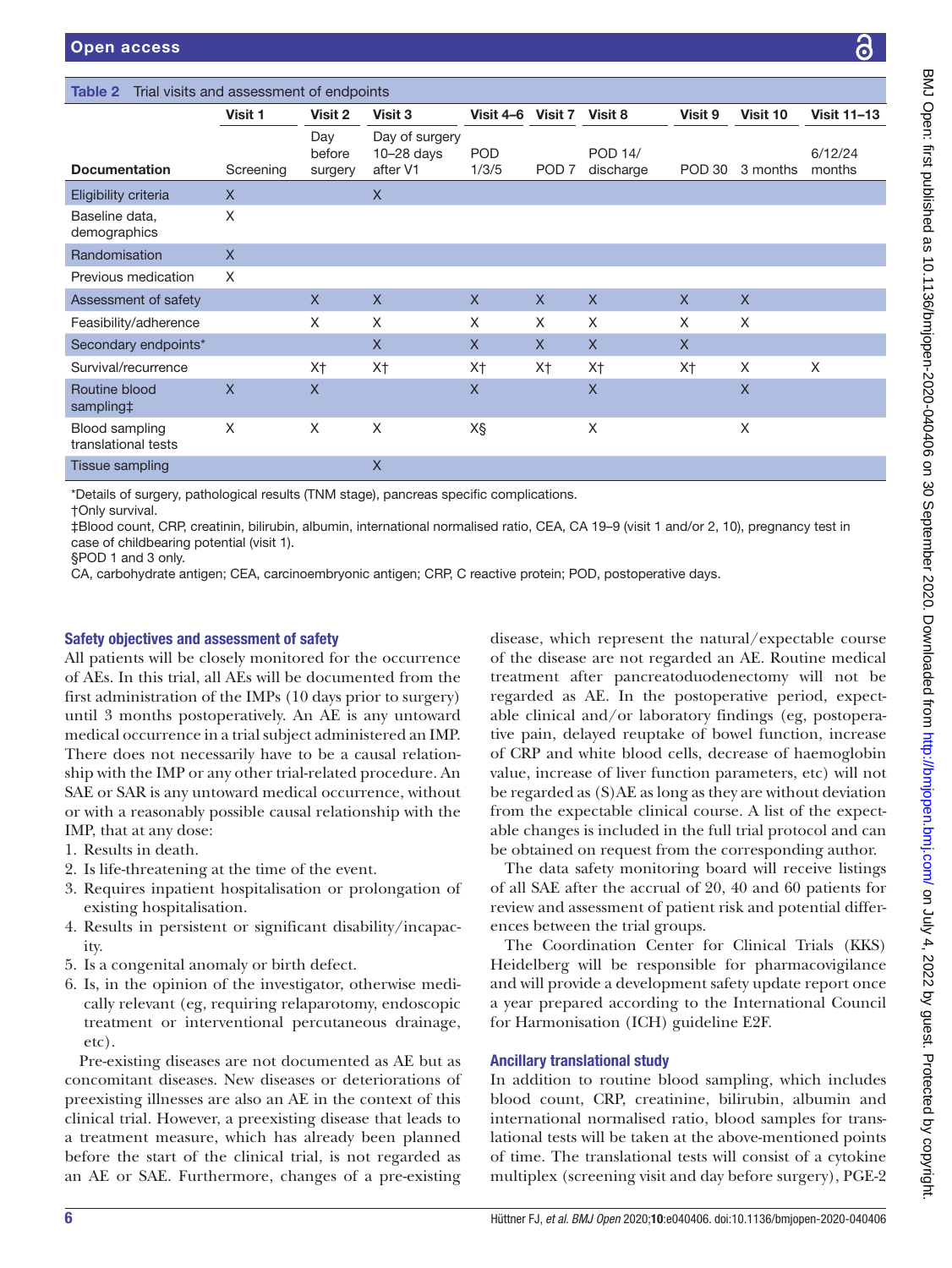levels (screening visit and day before surgery), circulating tumour cells (POD 3), RNA sequencing in periphery blood cells (leukocytes; POD 3). The tumour tissue, which is sampled at surgery, will be investigated by tissue cultures (organoids and pluripotent stem cells). Furthermore, COX-2 expression, PGE-2 levels and immune cell infiltration will be investigated and RNA sequencing of bulk tissue or of sorted tumour and stromal cells will be performed.

## Data handling and monitoring

An investigator or a designated representative will enter all protocol-required data into the eCRF. All entries in the eCRF must be verifiable by source documents. Data entries will undergo an automatic online check for plausibility and consistency. On completion of the eCRF, the investigator has to confirm the accuracy of all data by signing sections online in the eCRF.

On site visits will be done by the monitor at regular intervals to ensure compliance with the trial protocol, ICH Good Clinical Practice (GCP) guidelines and legal aspects. The monitor must be given access to all trial relevant documents by the investigator. He will review the entries into the eCRF for completeness and correctness and verify the entries on the basis of the source documents. The responsible monitor and the data manager can generate special questions (queries) that will be sent back to the responsible investigator. The investigator or a designated representative will have to answer them all in a timely manner. Data management and monitoring activities will be performed according to the current standard operating procedures of the KKS or the Study Center of the German Surgical Society (SDGC), respectively.

## Statistical analysis

The main safety, feasibility and efficacy variables will be analysed with generalised linear models or Cox regression models. Parameter estimates from these models will be reported with 95% profile likelihood-based CIs. All other variables will be tabulated by treatment group using number of missing and non-missing values, the quartiles, mean and SD.

All subjects who have ever been randomised to study treatment will form the full analysis set for efficacy purposes. All patients will be analysed according to the treatment group they have been randomised to, regardless of the treatment they actually received (intention to treat). A restricted full analysis set will be formed by the set of subjects undergoing surgical resection of the pancreas. Patients not undergoing surgery at all or patients, who did not take at least 50% of their preoperative trial medication will be replaced. The per-protocol set will comprise all patients receiving at least 75% of study medication at the appropriate time points. The safety set will contain all patients ever receiving study medication and will assign patients to treatment group according to the treatment they actually received.

Analysis with respect to the primary safety endpoints will be conducted using the safety set. Feasibility will be compared using the full analysis set, whereas analysis on efficacy will be conducted using the restricted full analysis set. A sensitivity analysis for efficacy will be per-formed for the per-protocol set.

The rate of SAE/SAR will be used as the primary safety variable. It will be analysed using a Poisson regression model using the time under risk as an offset and treatment group as an explanatory variable.

## Methods for minimising bias

## Minimising selection bias

Patients will be consecutively screened and all eligible patients will be asked for informed consent. All patients who have been screened but not included into the trial, will be documented together with the respective reason for exclusion to assure transparency regarding patient selection. Included patients will be allocated concealed by 1:1 randomisation using a random list. Block randomisation of variable sizes will be performed.

The pharmacy will manufacture consecutively numbered packages of trial medication of either verum or placebo according to the random list and deliver these to the trial centre on demand. On inclusion of a new subject, the investigator or designated representative (eg, a study nurse) will hand out the package with the lowest remaining number to the patient and inform the monitoring about every new randomisation.

## Minimising performance and detection bias

Patients as well as all trial will be blinded with regard to the trial drugs by means of placebo drugs in the control group. Since standard treatment is no specific perioperative medication and no proven treatment during this period exists, which may improve survival, the use of placebo is justified. Therefore, patients with placebo treatment will not be at risk of harm.

If it is medically imperative to know whether the patient receives verum or placebo, the investigator or an authorised person should break the randomisation code for the concerned patient. The investigator or the person, who breaks the blind, must record the date and the reason for unblinding in the subject's medical record and in the randomisation tool. Whenever possible, the principal investigator should be contacted before the blind is broken.

## Minimising attrition and reporting bias

The trial will be reported according to the Consolidated Standards of Reporting Trials statement<sup>27</sup> and to minimise reporting bias the trial was registered in advance in the German Clinical Trials Registry DRKS (DRKS00014054), an approved Primary Register of the WHO International Clinical Trials Registry Platform meeting the requirements of the International Committee of Medical Journal Editors. For transparency regarding conduct and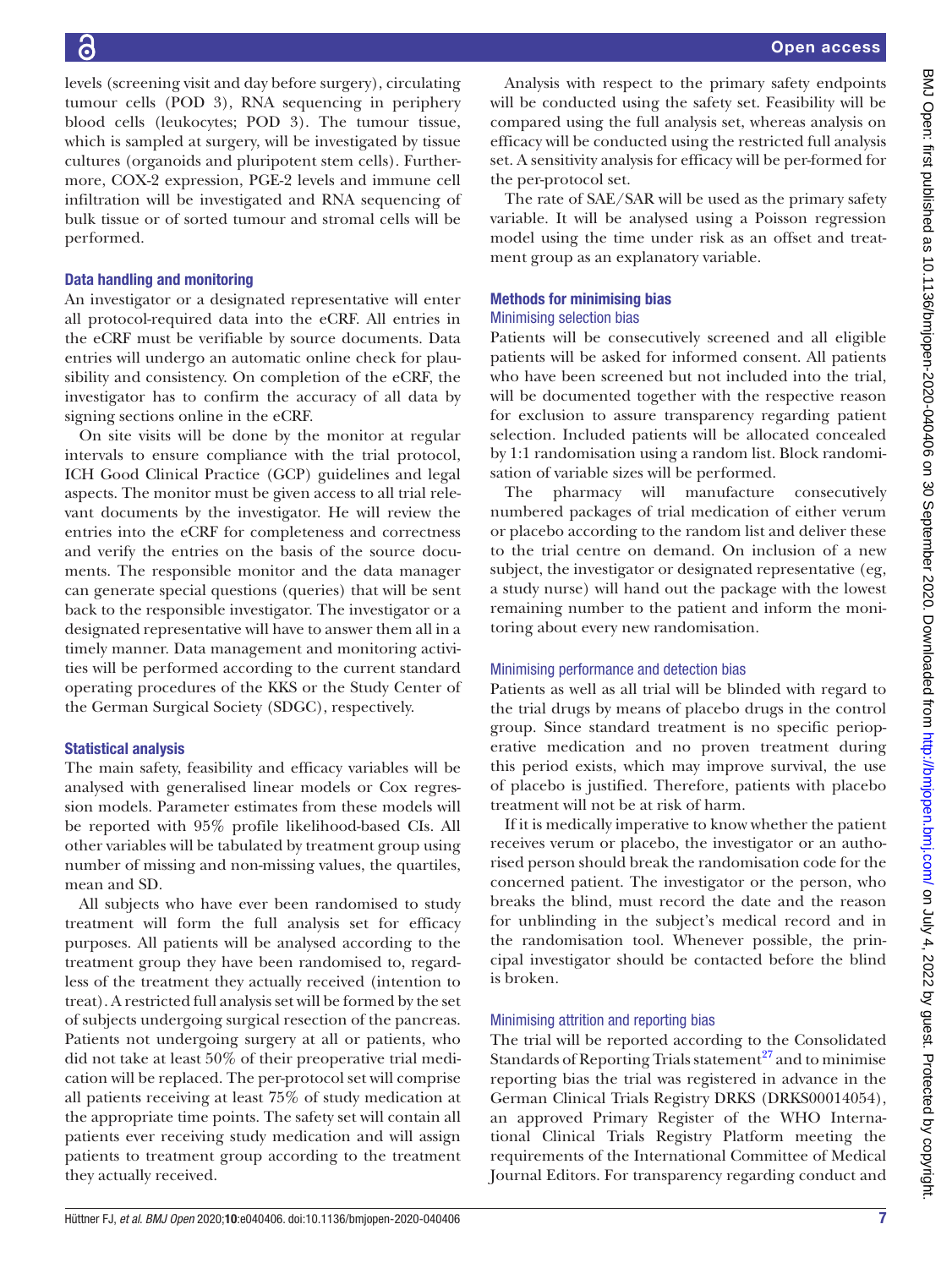reporting of this trial, the protocol is hereby published according to the SPIRIT statement.<sup>[20](#page-8-13)</sup>

## Ethics and regulatory aspects

Ethical basis for this trial are the principles described in the applicable version of the Declaration of Helsinki.<sup>[28](#page-8-20)</sup> The present trial is conducted in accordance with the internationally recognised ICH-GCP, national regulatory requirements like the German Drug Law (AMG) and German GCP Regulation, as well as the European regulations Directive 2001/20/EC and Commission Directive 2005/28/EC.

Before start of the clinical trial, the trial was registered with EudraCT (2018-000415-25) and in the German Clinical Trials Registry (DRKS00014054). The trial was approved by the competent authority, the German Federal Institute for Drugs and Medical Devices (reference number 4042875 on 28 August 2018). Furthermore, the trial was reviewed by the Ethics Committee of the Medical Faculty of the University of Heidelberg and was positively evaluated (reference number AFmo-385/2018 on 10 August 2018).

Data protection laws (Bundesdatenschutzgesetz and Landesdatenschutzgesetz Baden-Württemberg) as well as the provisions of the General Data Protection Regulation (Regulation 2016/679 of the European Union) will be respected. It is assured by the sponsor that all investigational materials and data will be pseudonymised in accordance with data protection legislation before scientific processing.

Trial drugs are licensed within the EU and dosage for each drug lies within the licensing recommendations. For the combination propanolol/etodolac data have been published documenting good tolerance. Exclusion criteria will guarantee that patients with pre-existing severe diseases are excluded. Therefore, the risk–benefit ratio for this selected patient group is positive.

Patients may not be enrolled into the present trial unless they have consented to take part in the trial after having been informed verbally and in writing in comprehensible language of the nature, scope and possible consequences by a trial investigator. Together with the consent to take part in the trial, the trial subject must also agree to representatives of the sponsor (eg, monitors or auditors) or the competent supervisory or federal authorities having access to the data recorded within the framework of the clinical trial. The trial subject will be informed of the potential benefit and possible side effects of the IMP and placebo, and of the need and reasons to conduct a placebo controlled clinical trial. It must be clear to trial subjects that he or she can withdraw his or her consent at any time without giving reasons and without jeopardising his/her further course of treatment.

## Amendments to the trial protocol

Amendments made in accordance with § 10 Secs. 1 and 4 GCP Regulations that require approval are submitted

to the ethics committee and the federal higher authority and will not be implemented until approved.

Since the start of the PROSPER trial, two amendments have been implemented and have been approved. These included two relevant changes to the eligibility criteria: the exclusion criterion 'preoperative CA 19–9 >400U/mL' was deleted during the first amendment and the exclusion criterion. 'Previous neoadjuvant therapy' was deleted during the second amendment. This included the addition of a subgroup analysis regarding efficacy of patients with versus without neoadjuvant therapy. Furthermore, details on neoadjuvant treatment (treatment protocol, dosage, etc) will be documented together with the baseline characteristics on inclusion into the trial. Additionally, the amendments comprised only minor changes and precisions, for example, regarding the amount of blood sampled during the translational tests.

## Patient and public involvement

Patients or the public were not directly involved in the development of this trial protocol. However, our group conducted a priority setting partnership on pancreatic cancer identifying the most important research questions by a priority setting group composed of patients, caregivers, members of patient support groups and healthcare professionals. The generated top ten list of research priorities included several aspects that are addressed by this trial, for example, 'How can the best treatment for each individual patient with PC be identified?'.<sup>[29](#page-8-21)</sup> Additionally, it is planned to distribute the results of this trial after its completion within patient support groups such as the German 'Arbeitskreis der Pankreatektomierten e.V.'.

## **Dissemination**

It is planned to publish the trial results of this trial in a scientific, peer-reviewed journal and to present the results at appropriate national or international scientific conferences.

Results from the accompanying translational part of the study will be published in mutual agreement with the principal investigator of the clinical trial and the responsible investigator of the translational study.

A full deidentified individual patient dataset of the trial will be made available after trial completion and publication on reasonable request from the corresponding author.

## Author affiliations

<sup>1</sup>Department of General, Visceral and Transplantation Surgery, University of Heidelberg, Heidelberg, Germany

<sup>2</sup>The Study Center of the German Surgical Society (SDGC), University of Heidelberg, Heidelberg, Germany

<sup>3</sup>The Anticancer Fund, Brussels, Belgium

<sup>4</sup> Laboratory of Medical and Molecular Oncology, Vrije Universiteit Brussel, Brussel, Belgium

<sup>5</sup>Coordination Center for Clinical Trials, Heidelberg University, Heidelberg, Germany

Acknowledgements We thank Inga Rossion (SDGC) and Liese Vandeborne (Anticancer Fund) for their ongoing support regarding this trial in various aspects. Additionally, we appreciate the work of all contributors from the Anticancer Fund,